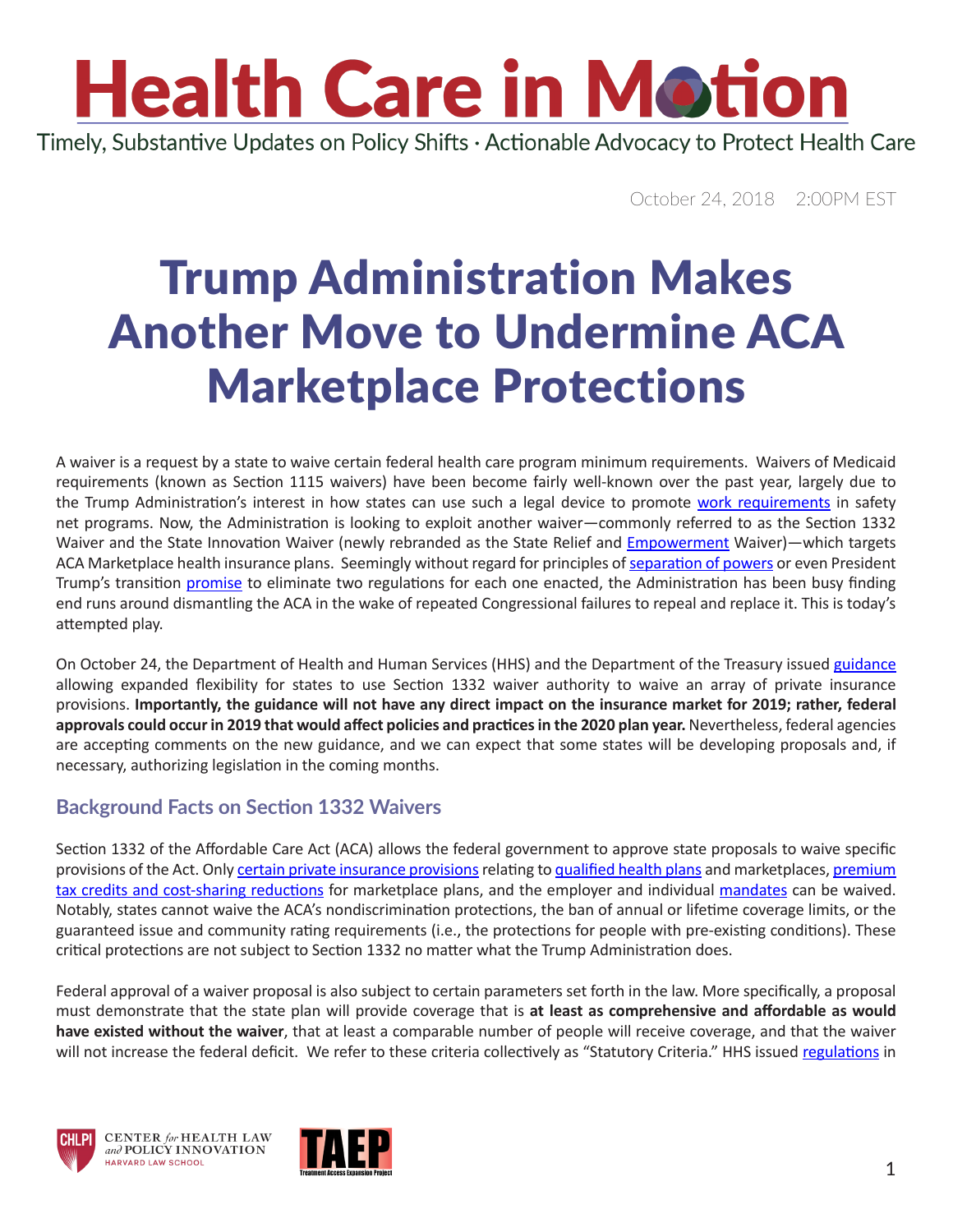# **Health Care in Motion**

2012, supported by [2015 guidance](https://www.federalregister.gov/documents/2015/12/16/2015-31563/waivers-for-state-innovation), interpreting the Statutory Criteria and outlining how a state can demonstrate that its waiver proposal satisfies these standards. It is this language in the law that the Trump Administration is now creatively reinterpreting to achieve its preferred ideological ends.

#### **What's New?**

The new guidance replaces the 2015 guidance and reinterprets the Statutory Criteria. Two especially concerning differences between the 2015 and 2018 guidance involve consideration of (1) the impact on vulnerable populations, and (2) the meaning of "minimum essential coverage."

*Vulnerable Populations.* In applying the coverage-related Statutory Criteria (i.e., the standards requiring comparability in comprehensiveness, affordability, and the number of people covered), the 2015 guidance required the state to consider impacts on both the state population as a whole and on different subgroups of vulnerable residents. In particular, states had to consider the impact of a proposed waiver on low-income residents, chronically ill residents, and elderly residents. Even if a state could demonstrate that a waiver satisfied the Statutory Criteria for the state population as a whole, the waiver could not be approved if it reduced coverage for any of these subgroups. Under the new Trump Administration Guidance, HHS would only consider the impact on the state population as a whole (the aggregate impact).

*Minimum Essential Coverage.* The 2015 guidance interpreted the statutory word "coverage," as referring to "minimum essential coverage," or coverage that the ACA deems compliant in satisfying the insurance mandates. In other words, a comparable number of state residents must be forecast to have minimum essential coverage under the waiver as would have minimum essential coverage absent the waiver. A waiver proposal that would reduce coverage below this type of comparability standard would fail the test and could not be approved because people were directed into [junk insurance](https://www.healthaffairs.org/do/10.1377/hblog20180801.169759/full/) plans would not qualify as having minimum essential coverage. Now, HHS will only consider whether comprehensive and affordable health plans are *available for purchase* to a comparable number of residents. What protection does this guardrail offer in practice? In the words of journalist [Olga Khazan,](https://www.theatlantic.com/health/archive/2017/01/price-access/514262/) it's "like a bespoke thing that everyone, in theory, has the right to buy." Or, to quote [Senator Bernie Sanders](https://www.youtube.com/watch?v=l8FBqU8YNJQ), "it doesn't mean a damn thing." It will be interesting to see how states demonstrate compliance with this standard in their waiver proposals.

A comprehensive review of the changes introduced by the new guidance is available [here](https://www.healthaffairs.org/do/10.1377/hblog20181023.512033/full/?utm_source=Newsletter&utm_medium=email&utm_content=Feds+Relax+Section+1332+Waiver+Guardrails%3B+Medical+Crowdfunding+s+Dark+Side%3B+Disparities+in+Behavioral+Health+Quality+Measures+In+Medicare+Advantage+Plans&utm_campaign=HAT%3A+10-23-18).

#### **Is the Administration Overstepping its Authority?**

Federal agencies like HHS are not permitted to change the Statutory Criteria; only Congress can change these standards by amending the ACA. Therefore, an interpretation by HHS that is counter to or exceeds a reasonable interpretation of the Statutory Criteria is a violation of the Agency's authority.

Members of Congress clearly thought that the Statutory Criteria require states to ensure coverage that is at least as comprehensive as provided for under the ACA when they sought to lower the bar by amending the Statutory Criteria as part of repeal and replace efforts in Congress during 2017. The original **Better Care Reconciliation Act of 2017**, for example, would have modified the standard to require that states simply describe its "alternative means of, and requirements for, increasing access to comprehensive coverage, reducing average premiums, and increasing enrollment." This suggests that